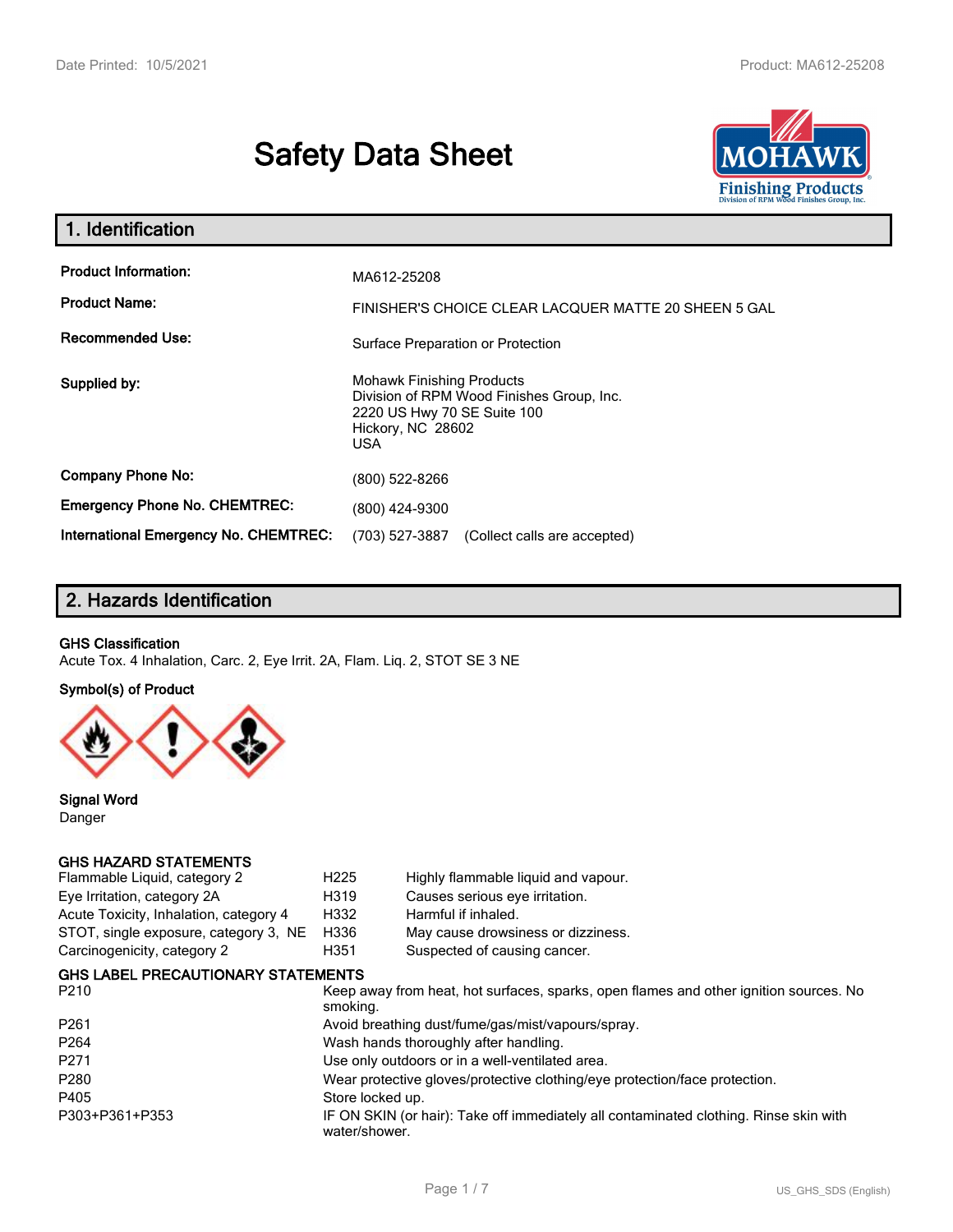| P305+P351+P338                   | IF IN EYES: Rinse cautiously with water for several minutes. Remove contact lenses, if<br>present and easy to do. Continue rinsing. |
|----------------------------------|-------------------------------------------------------------------------------------------------------------------------------------|
| P403+P233                        | Store in a well-ventilated place. Keep container tightly closed.                                                                    |
| P <sub>201</sub>                 | Obtain special instructions before use.                                                                                             |
| P312                             | Call a POISON CENTER or doctor/physician if you feel unwell.                                                                        |
| P304+P340                        | IF INHALED: Remove person to fresh air and keep comfortable for breathing.                                                          |
| P308+P313                        | IF exposed or concerned: Get medical advice/attention.                                                                              |
| P337+P313                        | If eye irritation persists: Get medical advice/attention.                                                                           |
| P403+P235                        | Store in a well-ventilated place. Keep cool.                                                                                        |
| GHS SDS PRECAUTIONARY STATEMENTS |                                                                                                                                     |
| P <sub>240</sub>                 | Ground/bond container and receiving equipment.                                                                                      |
| P <sub>241</sub>                 | Use explosion-proof electrical/ventilating/lighting/equipment.                                                                      |
| P <sub>242</sub>                 | Use only non-sparking tools.                                                                                                        |

**3. Composition/Information on ingredients**

| <b>Chemical Name</b>               | CAS-No.       | <u>Wt. %</u> | <b>GHS Symbols</b> | <b>GHS Statements</b>         |
|------------------------------------|---------------|--------------|--------------------|-------------------------------|
| acetone                            | 67-64-1       | 55-75        | GHS02-GHS07        | H225-302-319-332-336          |
| p-chlorobenzotrifluoride           | $98 - 56 - 6$ | $10 - 25$    | GHS08              | H351                          |
| cellulose nitrate, cellulose ester | 9004-70-0     | $2.5 - 10$   | GHS01              | H <sub>201</sub>              |
| butyl cellosolve                   | 111-76-2      | $2.5 - 10$   | GHS06-GHS07        | H302-315-319-330              |
| isopropanol                        | 67-63-0       | $2.5 - 10$   | GHS02-GHS07        | H <sub>225</sub> -302-319-336 |

The exact percentage (concentration) of ingredients is being withheld as a trade secret.

The text for GHS Hazard Statements shown above (if any) is given in the "Other information" Section.

P243 Take precautionary measures against static discharge.

## **4. First-aid Measures**



FIRST AID - EYE CONTACT: IF IN EYES: Rinse cautiously with water for several minutes. Remove contact lenses, if present and easy to do. Continue rinsing. If eye irritation persists: Get medical advice/attention.

FIRST AID - SKIN CONTACT: IF ON SKIN (or hair): Take off immediately all contaminated clothing. Rinse skin with water/shower.

FIRST AID - INGESTION: IF SWALLOWED: rinse mouth. Do NOT induce vomiting. IF exposed or if you feel unwell: Call a POISON CENTER or doctor/physician.

FIRST AID - INHALATION: IF INHALED: Remove person to fresh air and keep comfortable for breathing.

# **5. Fire-fighting Measures**

**SPECIAL FIREFIGHTING PROCEDURES:** Evacuate all persons from the fire area to a safe location. Move non-burning material, as feasible, to a safe location as soon as possible. Fire fighters should be protected from potential explosion hazards while extinguishing the fire. Wear self-contained breathing apparatus (SCBA) and full fire-fighting protective clothing. Thoroughly decontaminate all protective equipment after use. Containers of this material may build up pressure if exposed to heat (fire). Use water spray to cool fire-exposed containers. Use water spray to disperse vapors if a spill or leak has not ignited. DO NOT extinguish a fire resulting from the flow of flammable liquid until the flow of the liquid is effectively shut off. This precaution will help prevent the accumulation of an explosive vapor-air mixture after the initial fire is extinguished.

**FIREFIGHTING EQUIPMENT:** This is a NFPA/OSHA Class 1B or less flammable liquid. Follow NFPA30, Chapter 16 for fire protection and fire suppression. Use a dry chemical, carbon dioxide, or similar ABC fire extinguisher for incipeint fires. Water may be used to cool and prevent rupture of containers that are exposed to heat from fire.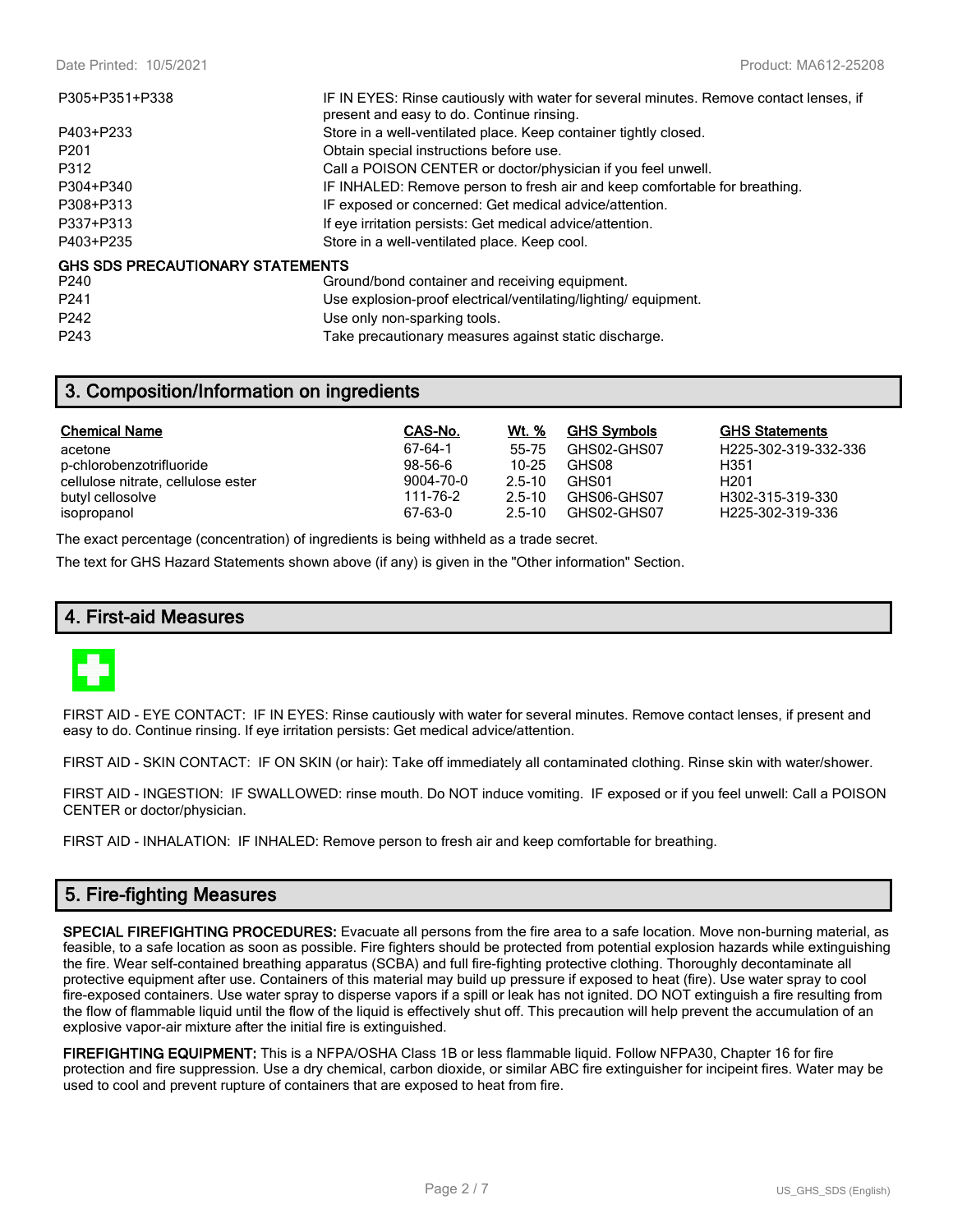# **6. Accidental Release Measures**

#### **ENVIRONMENTAL MEASURES:** No Information

**STEPS TO BE TAKEN IN CASE MATERIAL IS RELEASED OR SPILLED:** Follow personal protective equipment recommendations found in Section VIII. Personal protective equipment needs must be evaluated based on information provided on this sheet and the special circumstances created by the spill including; the material spilled, the quantity of the spill, the area in which the spill occurred, and the training and the expertise of employees in the area responding to the spill. Never exceed any occupational exposure limits. Shut off ignition sources; including electrical equipment and flames. Do not allow smoking in the area. Do not allow the spilled product to enter public drainage system or open waterways.

## **7. Handling and Storage**



**HANDLING:** Avoid inhalation and contact with eyes, skin, and clothing. Wash hands thoroughly after handling and before eating or drinking. In keeping with safe handling practices, avoid ignition sources (smoking, flames, pilot lights, electrical sparks); ground and bond containers when transferring the material to prevent static electricity sparks that could ignite vapor and use spark proof tools and explosion proof equipment. Empty containers may retain product residue or vapor. Do not pressurize, cut, weld, braze, solder, drill, grind, or expose container to heat, flame, sparks, static electricity, or other sources of ignition. Any of these actions can potentially cause an explosion that may lead to injury.

**STORAGE:** Keep containers closed when not in use. Store in cool well ventilated space away from incompatible materials.

## **8. Exposure Controls/Personal Protection**

| Ingredients with Occupational Exposure Limits |                      |                       |                     |                         |  |  |
|-----------------------------------------------|----------------------|-----------------------|---------------------|-------------------------|--|--|
| <b>Chemical Name</b>                          | <b>ACGIH TLV-TWA</b> | <b>ACGIH-TLV STEL</b> | <b>OSHA PEL-TWA</b> | <b>OSHA PEL-CEILING</b> |  |  |
| acetone                                       | $250$ ppm            | $500$ ppm             | $1000$ ppm          | N.D.                    |  |  |
| p-chlorobenzotrifluoride                      | N.D.                 | N.D.                  | N.D.                | N.D.                    |  |  |
| cellulose nitrate, cellulose ester            | N.D.                 | N.D.                  | N.D.                | N.D.                    |  |  |
| butyl cellosolve                              | 20 ppm               | N.D.                  | 50 ppm              | N.D.                    |  |  |
| isopropanol                                   | $200$ ppm            | $400$ ppm             | $400$ ppm           | N.D.                    |  |  |

**Further Advice: MEL = Maximum Exposure Limit OES = Occupational Exposure Standard SUP = Supplier's Recommendation Sk = Skin Sensitizer N.E. = Not Established N.D. = Not Determined**

#### **Personal Protection**



**RESPIRATORY PROTECTION:** Use adequate engineering controls and ventilation to keep levels below recommended or statutory exposure limits. If exposure levels exceed limits use appropriate approved respiratory protection equipment.

**SKIN PROTECTION:** Wear chemical resistant footwear and clothing such as gloves, an apron or a whole body suit as appropriate.



**EYE PROTECTION:** Wear chemical-resistant glasses and/or goggles and a face shield when eye and face contact is possible due to splashing or spraying of material.



**OTHER PROTECTIVE EQUIPMENT:** No Information



**HYGIENIC PRACTICES:** It is good practice to avoid contact with the product and/or its vapors, mists or dust by using appropriate protective measures. Wash thoroughly after handling and before eating or drinking.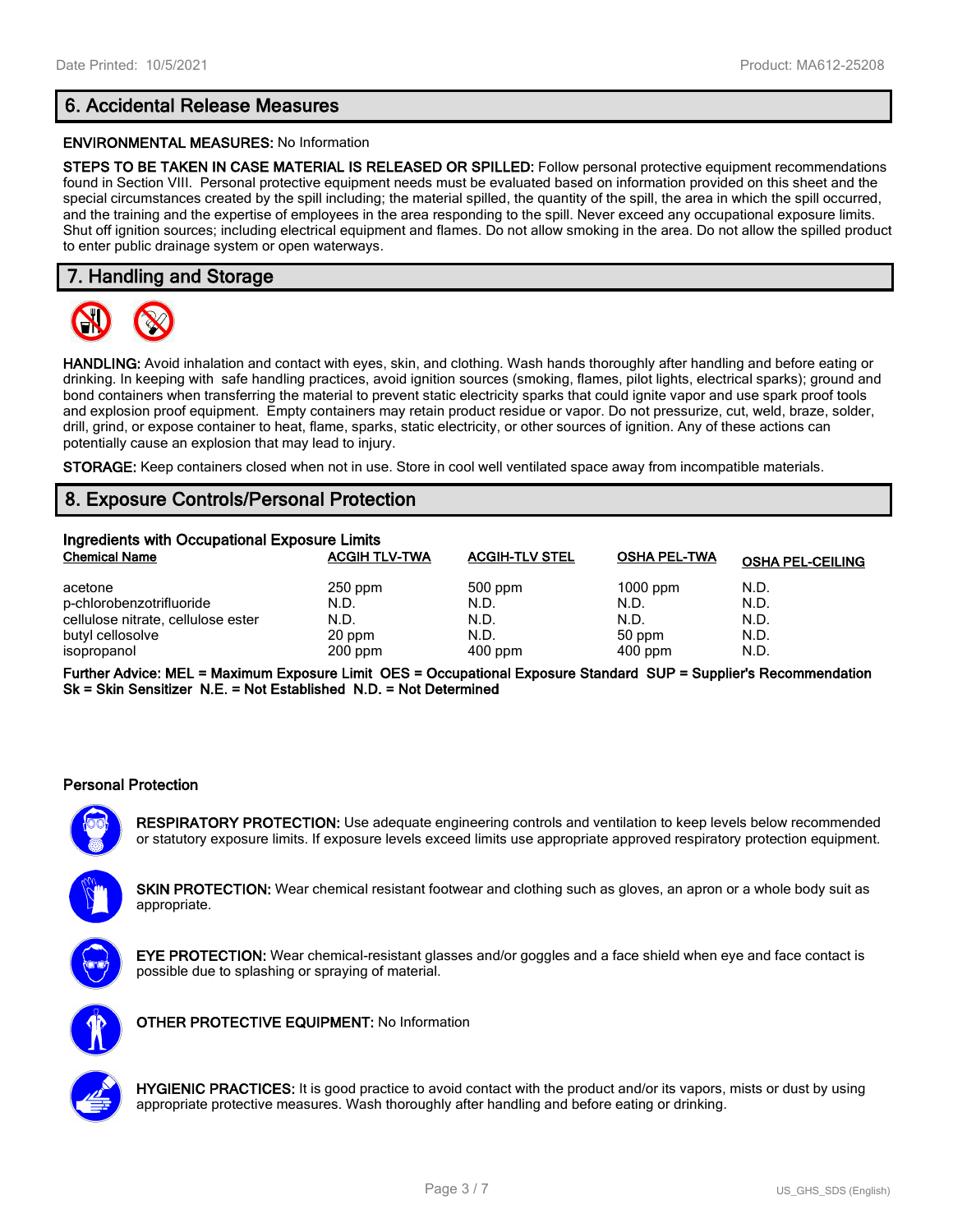**N.I. = No Information**

# **9. Physical and Chemical Properties**

| Appearance:                    | Cloudy Liquid              | <b>Physical State:</b>                      | <b>LIQUID</b>   |
|--------------------------------|----------------------------|---------------------------------------------|-----------------|
| Odor:                          | <b>Strong Solvent</b>      | <b>Odor Threshold:</b>                      | Not determined  |
| Density, g/cm3:                | 0.919                      | pH:                                         | Not determined  |
| Freeze Point, °F:              | Not determined             | <b>Viscosity:</b>                           | Not determined  |
| <b>Solubility in Water:</b>    | Not determined             | Partition Coefficient, n-octanol/<br>water: | Not determined  |
| Decomposition temperature, °F: | Not determined             | <b>Explosive Limits, %:</b>                 | Not determined  |
| Boiling Range, °F:             | $>100$ °F                  | Flash Point, °F:                            | -4 $^{\circ}$ F |
| Combustibility:                | <b>Supports Combustion</b> | Auto-Ignition Temperature, °F:              | Not determined  |
| <b>Evaporation Rate:</b>       | Faster than Diethyl Ether  | Vapor Pressure, mmHg:                       | Not determined  |
| <b>Vapor Density:</b>          | Not determined             |                                             |                 |

# **10. Stability and reactivity**

**STABILITY:** Stable under normal conditions.

**CONDITIONS TO AVOID:** Heat, flames and sparks.

**INCOMPATIBILITY:** Acids, Bases, Oxidizing agents

**HAZARDOUS DECOMPOSITION PRODUCTS:** Not determined.

## **11. Toxicological information**

**Practical Experiences**

**EMERGENCY OVERVIEW:** No Information

**EFFECT OF OVEREXPOSURE - EYE CONTACT:** No Information

**EFFECT OF OVEREXPOSURE - INGESTION:** No Information

**EFFECT OF OVEREXPOSURE - INHALATION:** No Information

**EFFECT OF OVEREXPOSURE - SKIN CONTACT:** No Information

**CARCINOGENICITY:** May cause cancer.

#### **PRIMARY ROUTE(S) OF ENTRY:**

**Eye Contact, Skin Contact, Inhalation**

## **Acute Toxicity Values**

**The acute effects of this product have not been tested. Data on individual components are tabulated below**

| CAS-No. | <b>Chemical Name</b> |  |
|---------|----------------------|--|
| 67-64-1 | acetone              |  |

**CAS-No. Chemical Name Oral LD50 Dermal LD50 Vapor LC50**

800 mg/kg Rat 20000 mg/kg Rabbit 50.1 mg/L Rat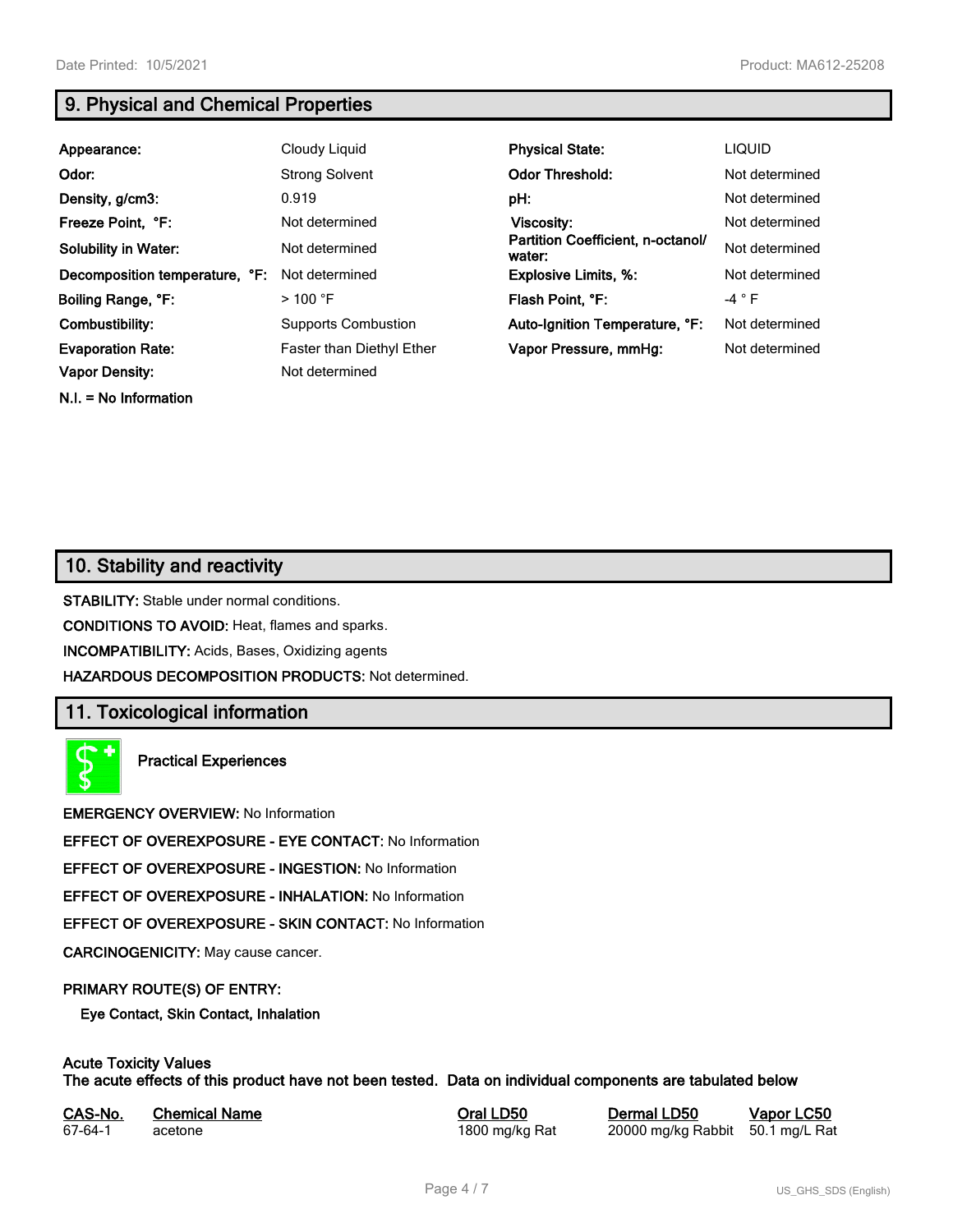| $98-56-6$ | p-chlorobenzotrifluoride           |
|-----------|------------------------------------|
| 9004-70-0 | cellulose nitrate, cellulose ester |
| 111-76-2  | butyl cellosolve                   |
| 67-63-0   | isopropanol                        |

13000 mg/kg Rat >2683 mg/kg Rabbit 33 mg/L Rat >5000 mg/kg Rat >5000 mg/kg >20 mg/l 170 mg/kg Rat >2000 mg/kg Rabbit >4.9 mg/l 1870 mg/kg Rat 4059 mg/kg Rabbit 72.6 mg/L Rat

#### **N.I. = No Information**

## **12. Ecological information**

**ECOLOGICAL INFORMATION:** Ecological evaluation of this material has not been performed; however, do not allow the product to be released to the environment without governmental approval/permits.

# **13. Disposal Information**

**Product**



**DISPOSAL METHOD:** Waste from this material may be a listed and/or characteristic hazardous waste. Dispose of material, contaminated absorbent, container and unused contents in accordance with local, state, and federal regulations.

**STEPS TO BE TAKEN IN CASE MATERIAL IS RELEASED OR SPILLED:** Follow personal protective equipment recommendations found in Section VIII. Personal protective equipment needs must be evaluated based on information provided on this sheet and the special circumstances created by the spill including; the material spilled, the quantity of the spill, the area in which the spill occurred, and the training and the expertise of employees in the area responding to the spill. Never exceed any occupational exposure limits. Shut off ignition sources; including electrical equipment and flames. Do not allow smoking in the area. Do not allow the spilled product to enter public drainage system or open waterways.

## **14. Transport Information**

**SPECIAL TRANSPORT PRECAUTIONS:** No Information

| DOT:  | UN1263, PAINT, 3, II |
|-------|----------------------|
| IATA: | UN1263, PAINT, 3, II |

**IMDG:** UN1263, PAINT, 3, II

## **15. Regulatory Information**

## **U.S. Federal Regulations:**

#### **CERCLA - SARA Hazard Category**

This product has been reviewed according to the EPA 'Hazard Categories' promulgated under Sections 311 and 312 of the Superfund Amendment and Reauthorization Act of 1986 (SARA Title III) and is considered, under applicable definitions, to meet the following categories:

Fire Hazard, Acute Health Hazard, Chronic Health Hazard

#### **SARA SECTION 313**

This product contains the following substances subject to the reporting requirements of Section 313 of Title III of the Superfund Amendment and Reauthorization Act of 1986 and 40 CFR part 372:

No Sara 313 components exist in this product.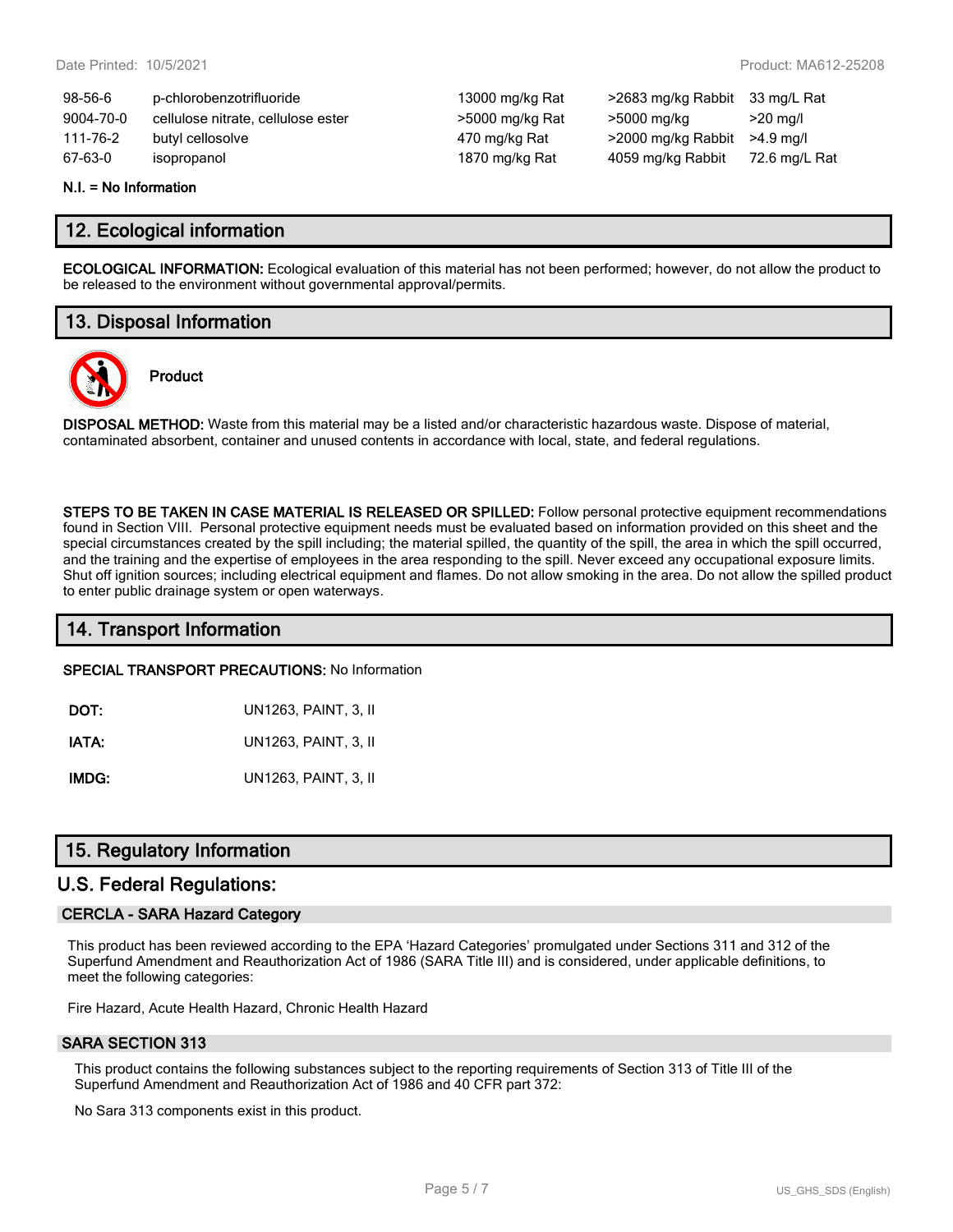#### **TOXIC SUBSTANCES CONTROL ACT**

This product contains the following chemical substances subject to the reporting requirements of TSCA 12(B) if exported from the United States:

| Chemical Name                | CAS-No.  |
|------------------------------|----------|
| p-chlorobenzotrifluoride     | 98-56-6  |
| octamethylcyclotetrasiloxane | 556-67-2 |
| acetaldehyde                 | 75-07-0  |

# **U.S. State Regulations:**

## **CALIFORNIA PROPOSITION 65**

WARNING: Cancer and Reproductive Harm - www.P65Warnings.ca.gov.

Oxsol 100, Cancer, 15.2115% Toluene, Reproductive Harm, 0.001%

# **16. Other Information**

| <b>Revision Date:</b>                                                                                                                                                                                                                                                                                    |                        | 10/5/2021     |                              |                    | <b>Supersedes Date:</b> |                             | 9/29/2021 |
|----------------------------------------------------------------------------------------------------------------------------------------------------------------------------------------------------------------------------------------------------------------------------------------------------------|------------------------|---------------|------------------------------|--------------------|-------------------------|-----------------------------|-----------|
| <b>Reason for revision:</b><br><b>Revision Description Changed</b><br><b>Product Composition Changed</b><br>Substance and/or Product Properties Changed in Section(s):<br>02 - Hazards Identification<br>09 - Physical & Chemical Information<br>16 - Other Information<br>Revision Statement(s) Changed |                        |               |                              |                    |                         |                             |           |
|                                                                                                                                                                                                                                                                                                          | Datasheet produced by: |               | <b>Regulatory Department</b> |                    |                         |                             |           |
| <b>HMIS Ratings:</b>                                                                                                                                                                                                                                                                                     |                        |               |                              |                    |                         |                             |           |
| Health:                                                                                                                                                                                                                                                                                                  |                        | Flammability: |                              | <b>Reactivity:</b> |                         | <b>Personal Protection:</b> | х         |

**Volatile Organic Compounds, gr/ltr:** 274

#### **Text for GHS Hazard Statements shown in Section 3 describing each ingredient:**

| H <sub>201</sub> | <undefined></undefined>             |
|------------------|-------------------------------------|
| H <sub>225</sub> | Highly flammable liquid and vapour. |
| H302             | Harmful if swallowed.               |
| H315             | Causes skin irritation.             |
| H319             | Causes serious eye irritation.      |
| H330             | Fatal if inhaled.                   |
| H332             | Harmful if inhaled.                 |
| H336             | May cause drowsiness or dizziness.  |
| H351             | Suspected of causing cancer.        |

#### **Icons for GHS Pictograms shown in Section 3 describing each ingredient:**